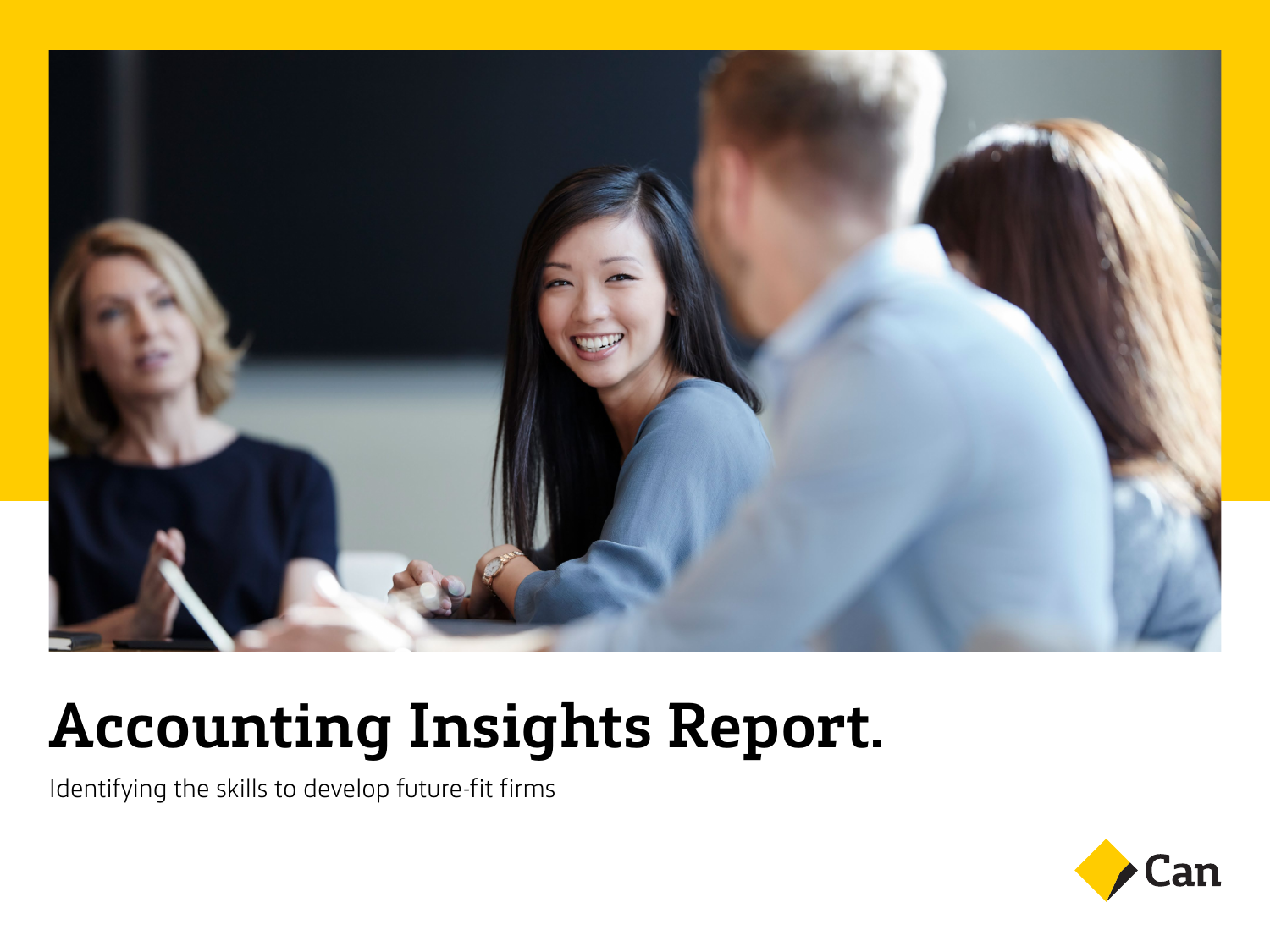#### **About the CommBank Accounting Insights Report**

The findings in this edition of the Accounting Insights Report for Professional Services are based on a wide-ranging quantitative survey of 414 business owners, decision-makers and managers from Professional Services firms and 208 employees conducted on behalf of the Commonwealth Bank by ACA Research between September and October 2018. The specific references to accounting as a sub-sector within the Professional Services industry are based on responses from decision-makers within 67 accounting firms. Participants were drawn from Professional Services firms across Australia with an annual turnover of more than \$500,000 and at least two employees.

The results represented throughout the report also seek to compare the perspectives of business owners, decision-makers and managers within accounting firms with those of employees across the Professional Services sector more broadly.

All references in the text, tables and charts to accounting firms and employees refer to those surveyed. Likewise, all data points and percentages refer to the results of the quantitative survey.

#### **The OECD innovation framework**

To determine which business initiatives were truly innovative, and assess innovation activity, CommBank adopted the framework set out in the Organisation for Economic Co-operation and Development (OECD) Oslo Manual. Used by organisations around the world, including the Australian Federal Government and the Australian Bureau of Statistics, the manual is constructed around four key innovation areas: products, processes, marketing and organisational.

References to 'innovation-active' are based on an assessment of innovation using the Oslo Manual definition - a new or significant improvement in one or more of the four areas.

We used the Oslo Manual criteria to test each innovation mentioned by the survey respondents, allowing us to determine whether their business improvements met the definition of innovation and the number of areas in which they were innovating. We used this approach because we did not use the word 'innovation' in this part of the survey so the results would be robust.

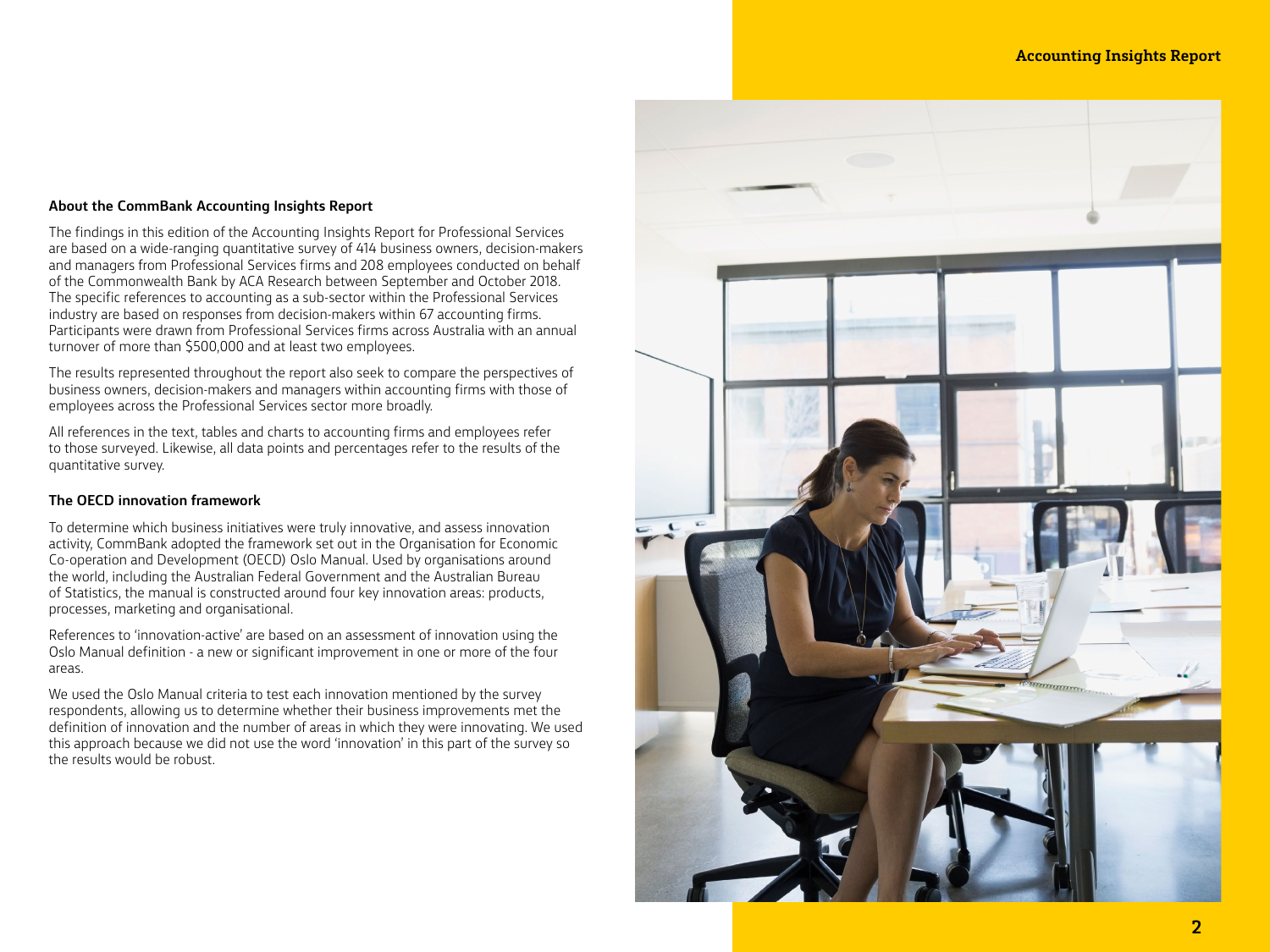## **Technology drives need for new skills**

The FY19 Business Insights Report for the Professional Services sector found that innovation activity has plateaued in the sector. Early efforts to cut costs, automate and streamline their firms as clients demand lower prices are paying off. Revenue expectations for the coming year are much brighter among Professional Services firms than many other businesses.

The report further found that employees and decision-makers alike place greater importance on the role of technology in gaining and maintaining a competitive edge than their peers in other sectors. Consequently, Professional Services firms are more likely to be investing in a range of emerging technologies.

More than most, decision-makers at accounting firms expect that technology will increase their need for specialist staff and allow for a greater focus on client service. However nearly half of Professional Services employees surveyed worry that technology could also make their skills and knowledge less valuable. As such, both decision-makers and employees across the industry recognise the need to reskill.

This follow-up report examines the skills and capabilities that accounting firms seek to develop and recruit in the next few years and compares them with where employees believe their existing strengths lie and their preferred areas for development.

### **The impact of technology on the workforce in the next five years**

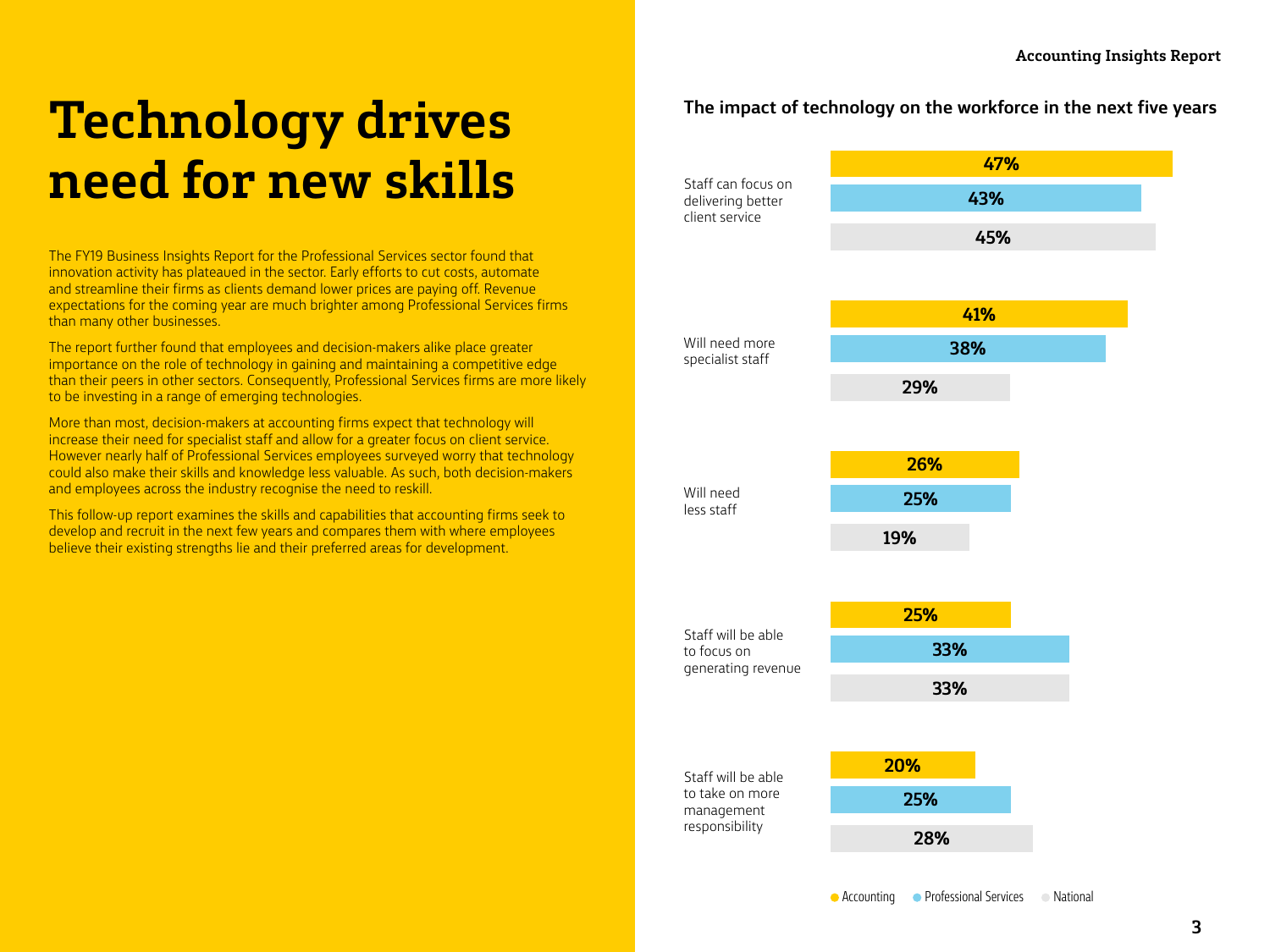# **The skills for the future**

Given the importance the sector places on technology, it isn't surprising that effective technology skills feature prominently among the skills that decision-makers in Professional Services seek to recruit or develop to ensure their firm is future-fit.

Even more important than technology skills though is adaptability and flexibility. According to the research, it is the number one skill looked for by businesses across Australia, including Professional Services firms. Decision-makers at accounting firms, however, place vastly more importance on flexibility than any other Professional Services firms. This is consistent with CommBank's Accounting Market Pulse report of June 2018 that found firms are having to constantly adapt to client expectations from a divisional and industry perspective and to diversify their service lines as they become multidisciplinary professional advice practices.<sup>1</sup>

Even more important than technology skills though is adaptability and flexibility. According to the research, it is the number one skill looked for by businesses across Australia, including Professional Services firms. Decision-makers at accounting firms, however, place vastly more importance on flexibility than any other Professional Services firms. This is consistent with CommBank's Accounting Market Pulse report of June 2018 that found firms are having to constantly adapt to client expectations from a divisional and industry perspective and to diversify their service lines as they become multidisciplinary professional advice practices.

#### **What innovative firms do differently**

Compared with firms making improvements, innovation-active Professional Services firms see greater demand for the majority of skills, particularly around communication and interpersonal skills, innovation and creativity. Firms wanting to grow have to be creative. They also place greater emphasis on effective technology skills and business and commercial acumen.

This mix of skills reflects their efforts to become more client-centric and to keep pace with technological developments that enable a competitive advantage in meeting client expectations.



#### **The skills most in demand among decision-makers**



Skills decision-makers seek - Accounting

Skills decision-makers seek - Professional Services

Skills decision-makers seek - National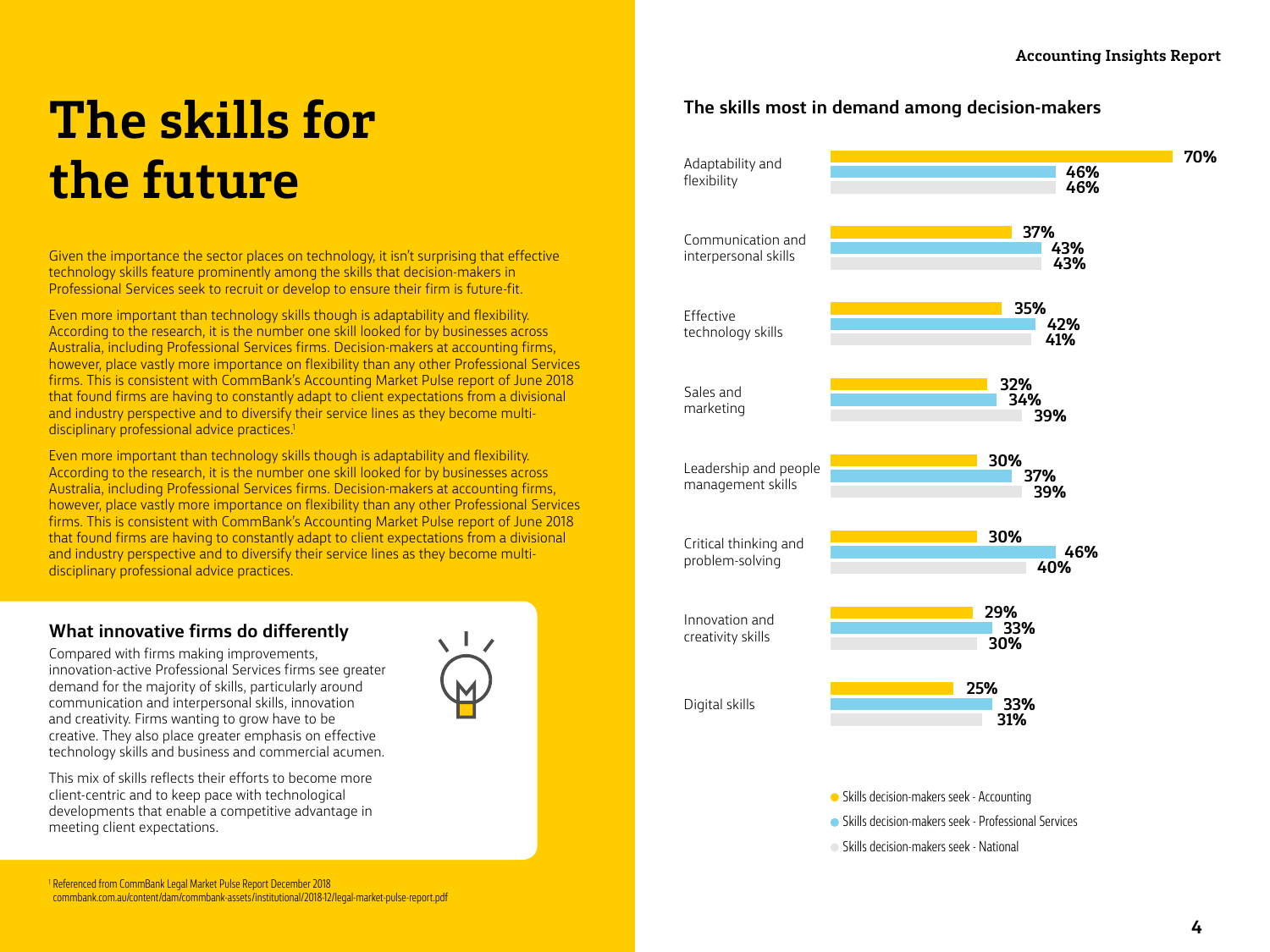### **How employees' existing strengths compare**

Including employees in this year's survey unearthed some interesting insights that represent opportunities.

### **Opportunity 1**

There is remarkable alignment between the soft skills that accounting firms most want to develop in their workforce and where employees in the broader Professional Services sector see their strengths. Encouragingly, employees across the Professional Services industry over-index on critical thinking (61%) and adaptability (60%). The research suggests that accounting firms may be able to better leverage staff's existing skills while supporting them to develop in areas such as sales and marketing, where they are less proficient.

Professional Services employees' apparent confidence in their technology skills is skewed by staff working in IT services. These employees are also why the sector overindexes in critical thinking and analytical skills versus the national results.

### **Opportunity 2**

Although confident that they have many of the soft skills needed to support their firms' future success, employees in the Professional Services sector recognise they need to develop in other areas to advance their careers. Hence the top capabilities that employees would like to build are leadership and people management, along with business and commercial acumen.

### **The skills for the future – what employers want versus employee strengths**



Skills decision-makers seek - Accounting Existing strengths - Professional Services employees

#### **Areas industry-wide employees want to develop versus skills demand from accounting firms**